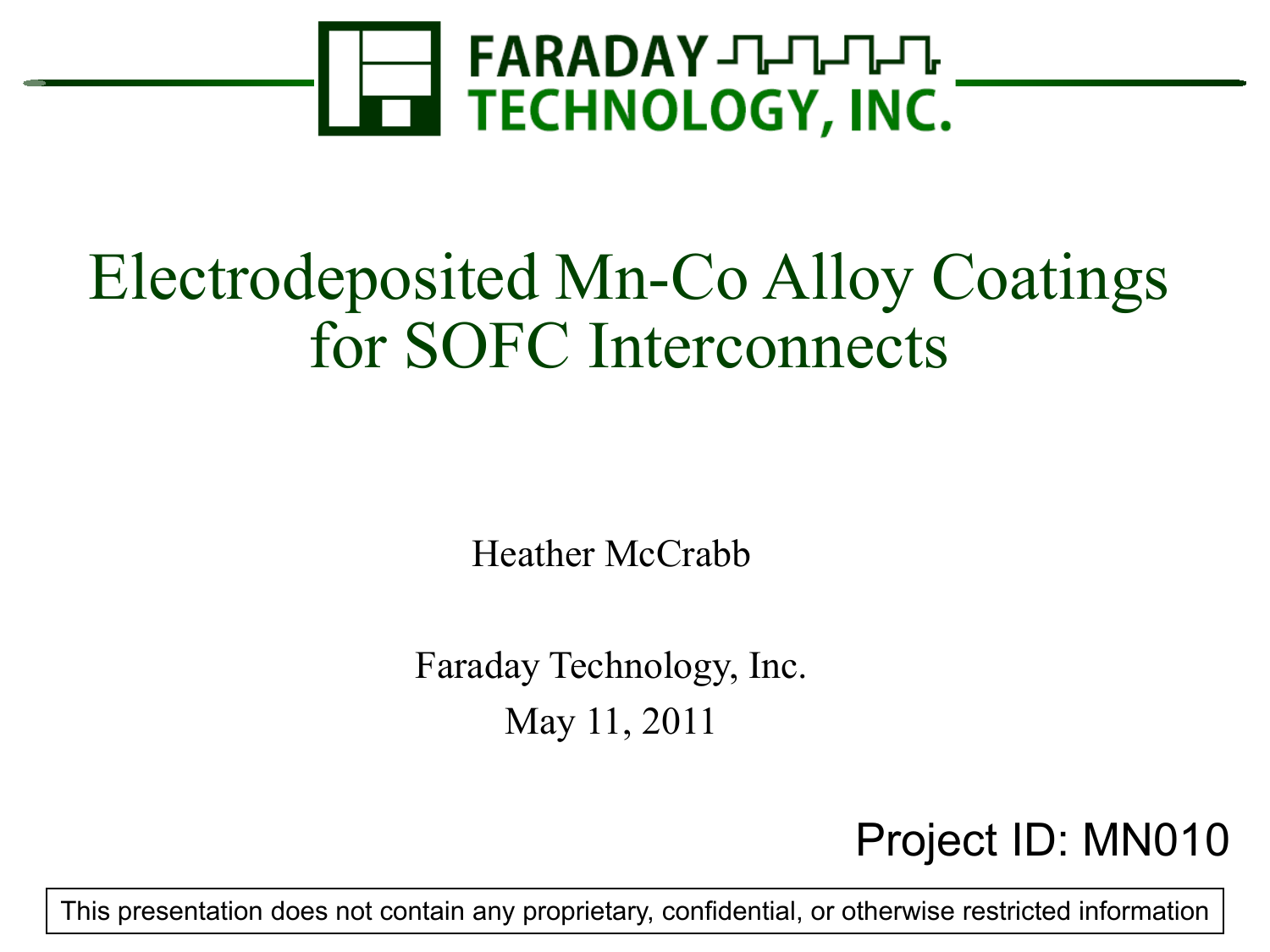## **Overview**

#### **Timeline**

- Start date: October 2010
- End date: September 2012
- Percent complete:  $\sim$ 23%

#### **Budget**

- DOE: \$992,392
- FY 2010: \$497,629
- FY 2011: \$494,763

#### **Barriers**

- Increase SOFC system lifetime and efficiency
- Lower SOFC system manufacturing costs

#### **Partners**

• West Virginia University

FARADAY JHHHH **2 2011 DOE Annual Merit Review & Peer Evaluation Meeting McCrabb – MN010**<br>2011 DOE Annual Merit Review & Peer Evaluation Meeting McCrabb – MN010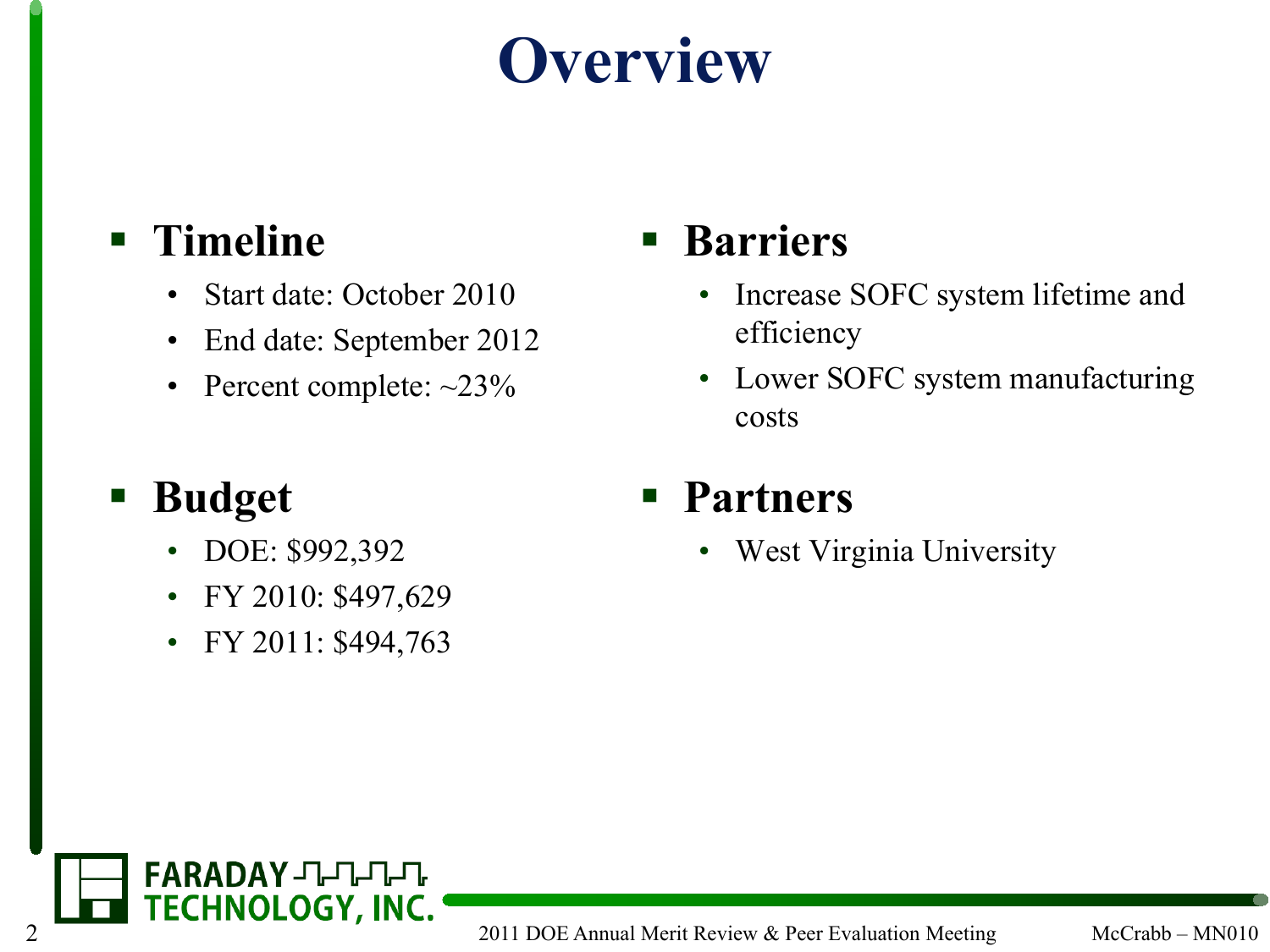#### **Relevance**

- Program Objective Develop, optimize & validate an inexpensive manufacturing process for coating metallic SOFC interconnects with Co and Mn.
	- Increase system lifetime and efficiency by:
		- Identifying the controlling mechanism for Cr diffusion
		- Producing a coating that reduces the Cr diffusion
		- Producing a coating that reduces oxide scale growth and delamination
	- Lower manufacturing cost
		- Demonstrate the flexibility to coat complex shapes and surface orientations
		- Maintain electrical conductivity
		- Minimize coating thickness while maintaining coating properties

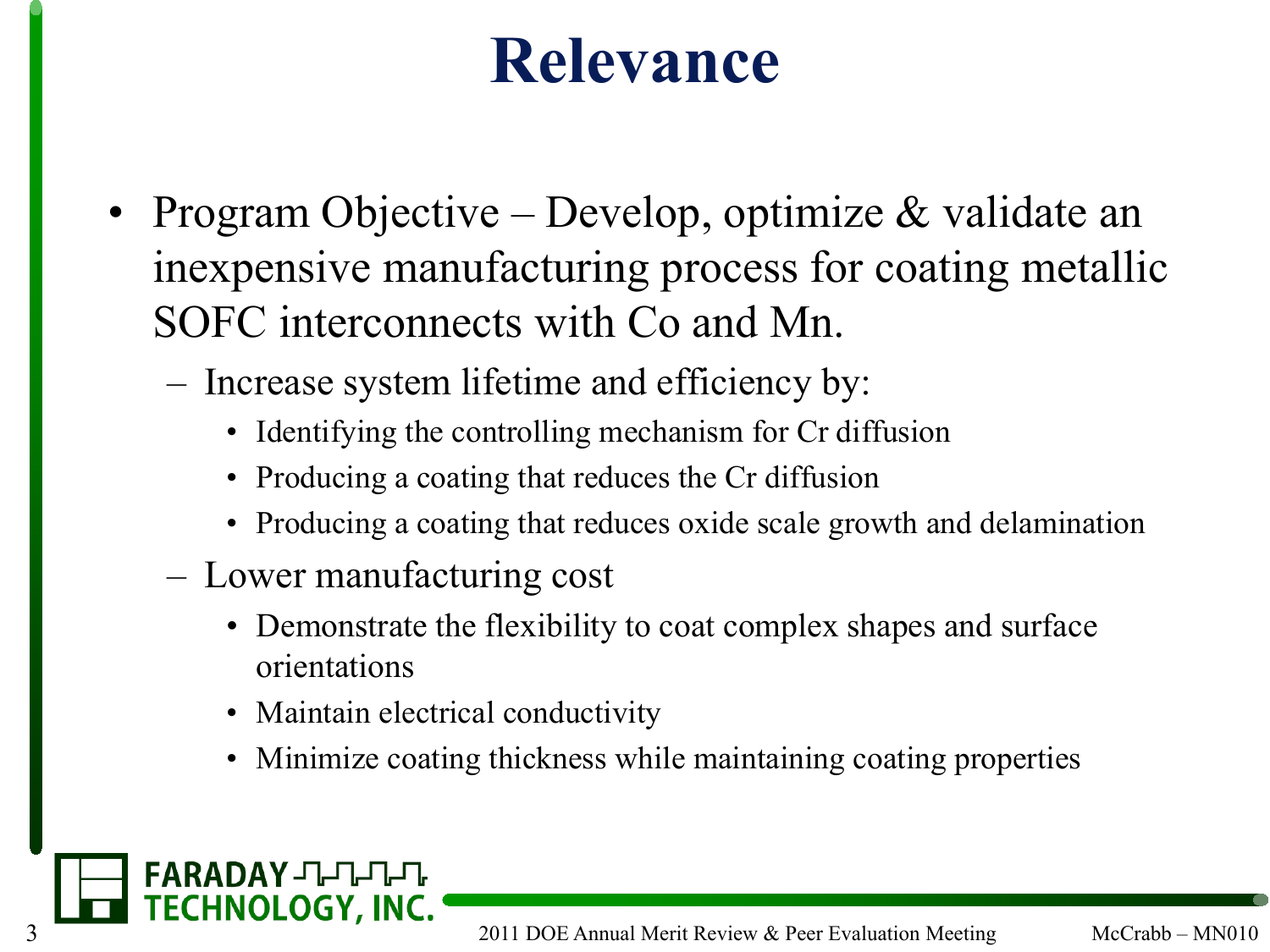#### **Relevance**

- FY 2010 Objectives
	- Design modification of electrodeposition cell
	- Long-term, high temperature thermal evaluation
	- Process development for 4"x4" planar interconnects

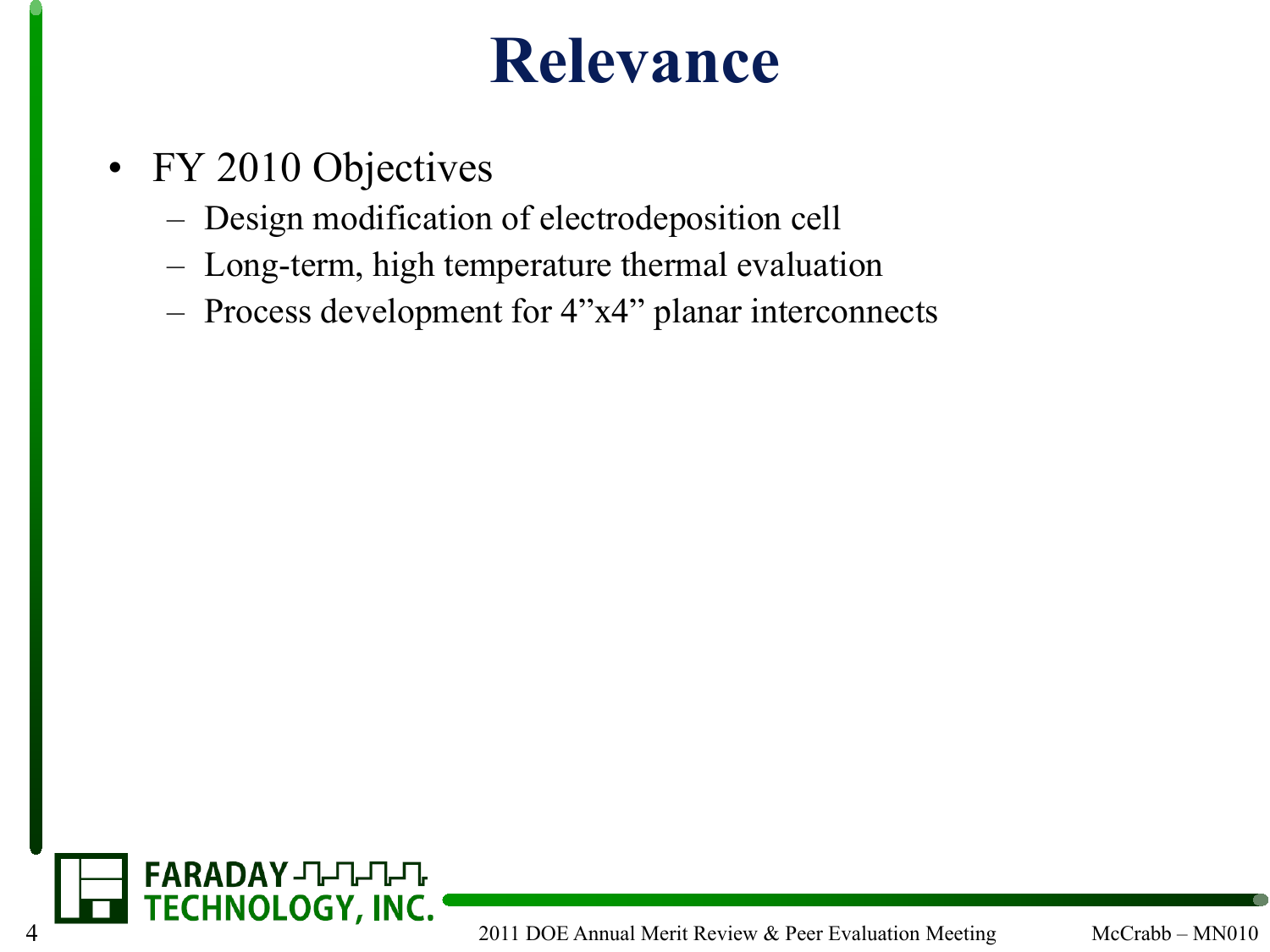# **Approach**

Electrodeposition of Mn-Co alloy onto metallic SOFC interconnects that is subsequently converted to a conductive spinel coating

| <b>Milestones</b>  |                                                              |                                     |                                   |  |  |
|--------------------|--------------------------------------------------------------|-------------------------------------|-----------------------------------|--|--|
| <b>Fiscal Year</b> | <b>Title</b>                                                 | <b>Planned</b><br><b>Completion</b> | <b>Percent</b><br><b>Complete</b> |  |  |
| 2011               | 1. Design/modification of 10" x 10" electrodeposition cell   | May 2011                            | 75%                               |  |  |
| 2011               | 2. Long-term high temperature, thermal evaluation            | September 2011                      | 33%                               |  |  |
| 2011               | 3. Process development for 4"x4" planar interconnects        | September 2011                      | $0\%$                             |  |  |
| 2012               | 4. Process development for 4"x4" pattern interconnects       | June 2012                           | $0\%$                             |  |  |
| 2012               | 5. Long-term on-cell performance evaluation                  | August 2012                         | $0\%$                             |  |  |
| 2012               | 6. Qualification/demonstration of IC in single cell test rig | September 2012                      | $0\%$                             |  |  |

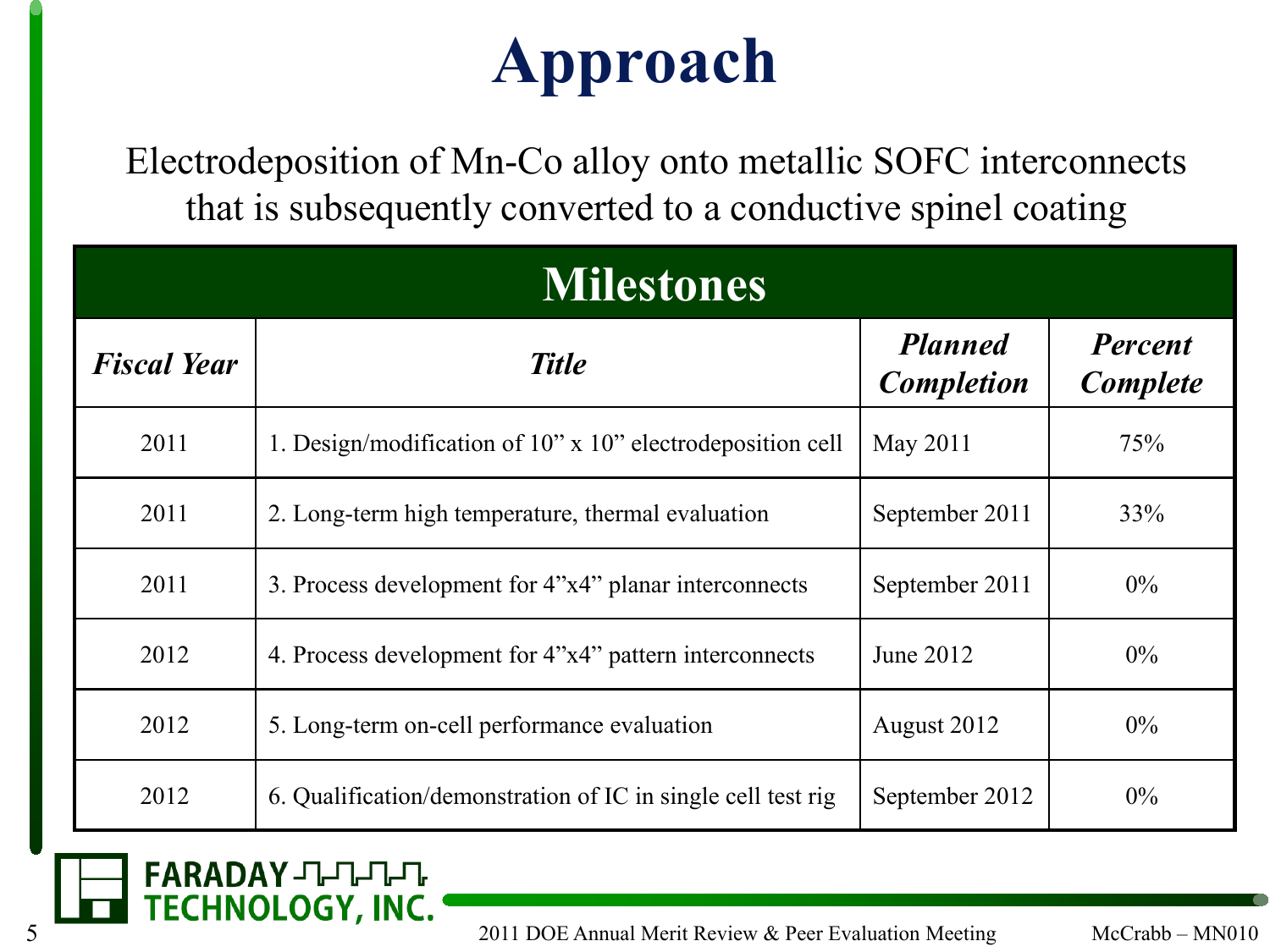## **Previous Accomplishments**



**TECHNOLOGY, INC.** 

- Cross-sections of samples that underwent 500 hrs of thermal treatment at 800°C
	- Coating thickness was as deposited
	- Suggests a 3 um layer can produce Cr complexing and minimize Cr diffusion due to minimal porosity

#### **ASR at 800°C**

| $m\Omega$ cm <sup>2</sup> | 100 hr | 200 hr | 500 hr |
|---------------------------|--------|--------|--------|
| $3 \mu m$ 40% Co          | 35     | 57     | 49     |
| 7 μm 40% Co               | 62     | 7      | 32     |
| 10 μm 40% Co              | 22     |        | 36     |
| 3 µm 85% Co               | 31     | 75     | 20     |
| 7 μm 85% Co               | 59     | 40     | 54     |
| 10 μm 85% Co              | 37     | 23     | 22     |
| 3 µm 57% Co               |        | 34     | 26     |
| 7 μm 57% Co               |        |        | 12     |
| 10 μm 57% Co              |        |        | 12     |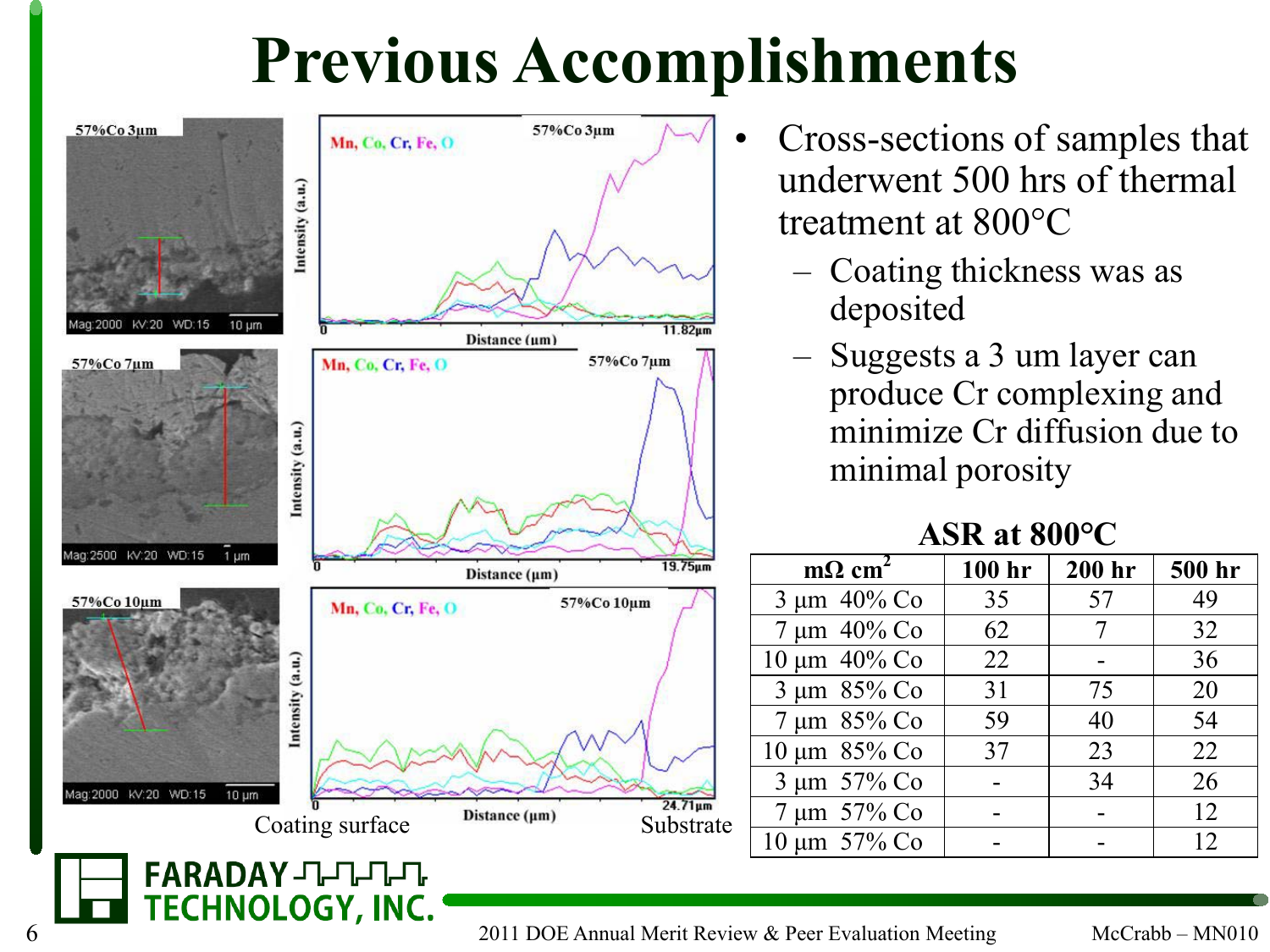#### Design/modification to Electrodeposition Cell



In-progress design of double-sided flow module with anode support assemblies in place, shown in side cross-section (Left) and front cross-section (Right)

FARADAY JULIUL

**TECHNOLOGY, INC.** 



Electrodeposition Cell with newly installed exhaust system

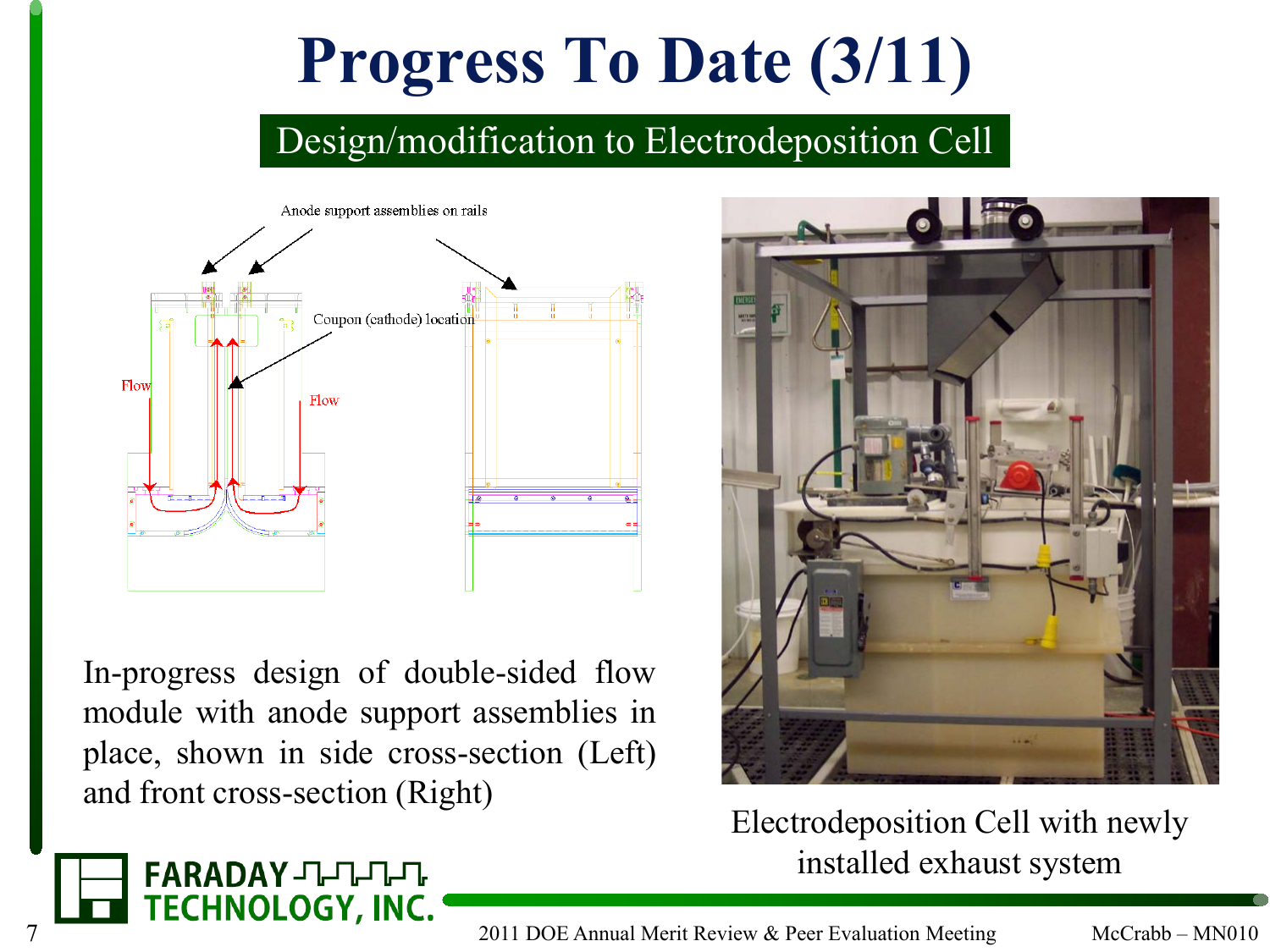#### *Long-term High Temperature, Thermal Evaluation*

- Six samples were prepared using varying deposition parameters
	- 2 samples with higher Mn content and 4 with higher Co content
	- Target alloy thickness of 5 um

FARADAY JULULU

- Samples were sectioned to 10 mm x 10 mm and placed into a tube furnace at 850°C.
- Samples examined after 750, 1500, and 2000 hr

ASR Test order: $C(t=0)$ ; D(t=750 hrs);  $E(t=1500 \text{ hrs})$ ; F(t=2000 hrs); and A(t=2000 hrs) (for Rockwell Test)



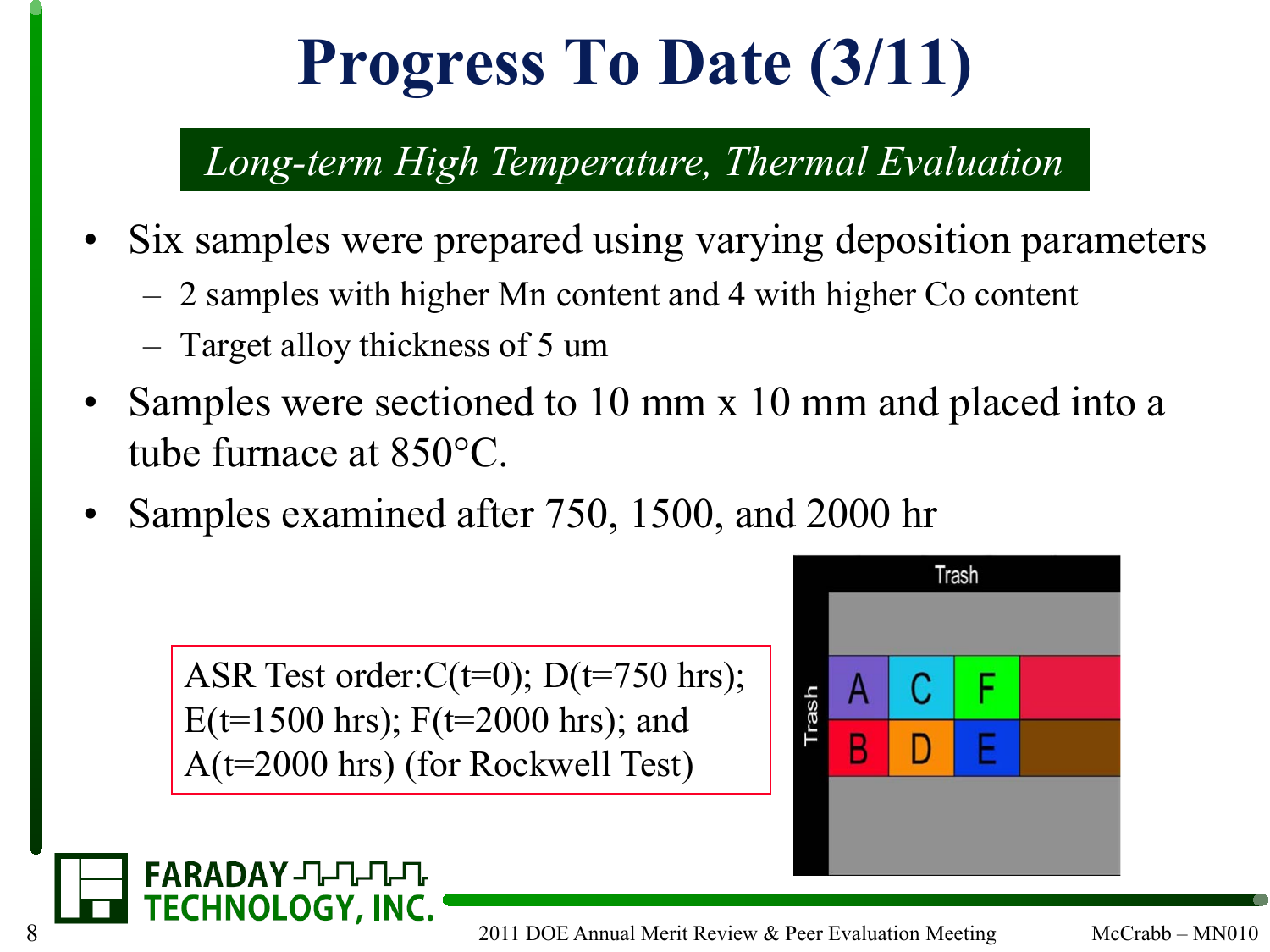*Extended Thermal Treatment Time Study*



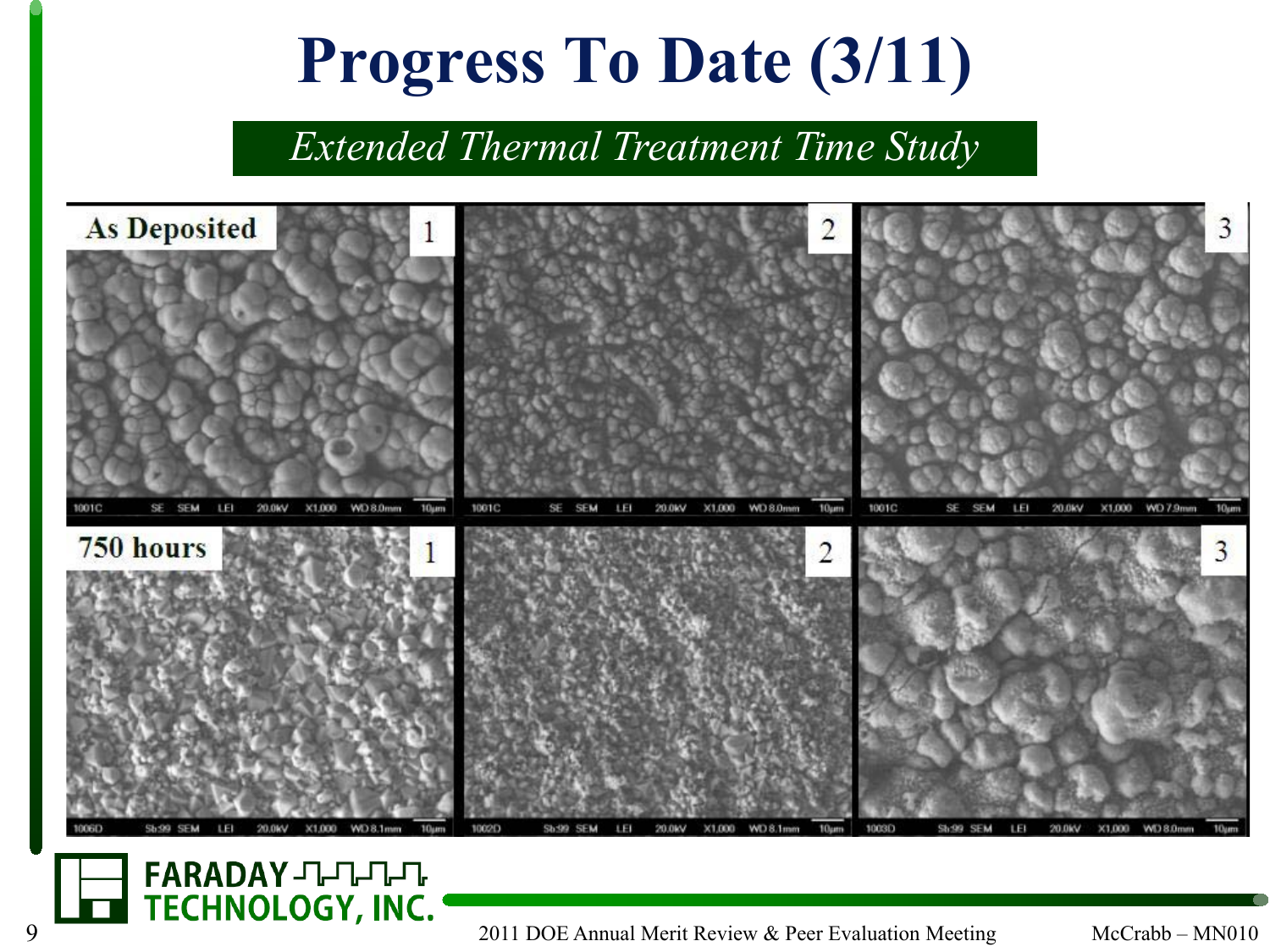*Extended Thermal Treatment Time Study*



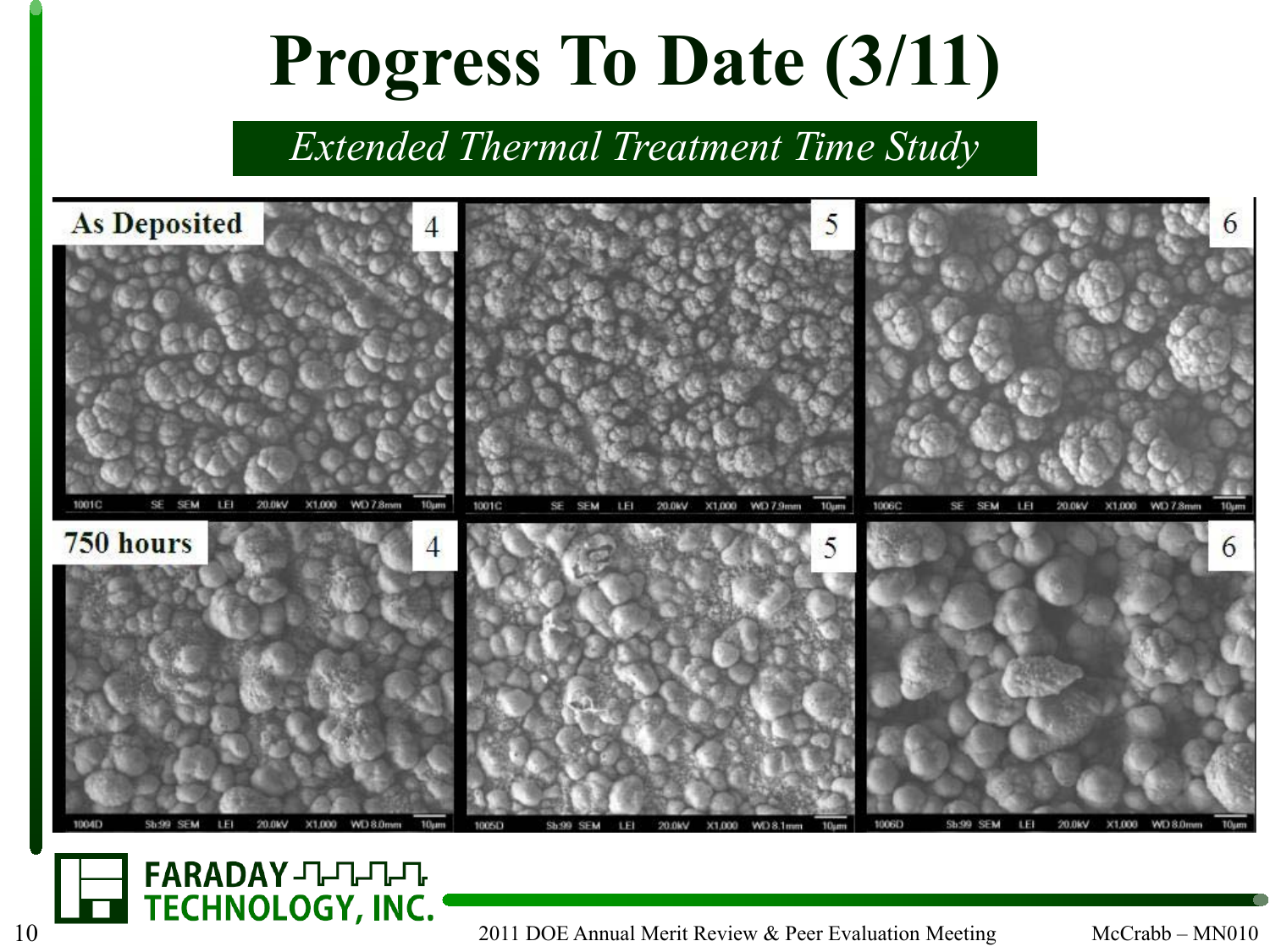#### *Economic Analysis*

- Based on batch manufacturing, the DOE's high volume target of 1,600,000 plates per annum can be met at a cost of  $\sim$ \$1.23 per 25 x 25 cm interconnect
- Each as-deposited coating is 5 µm thick with a 65 wt% Co composition

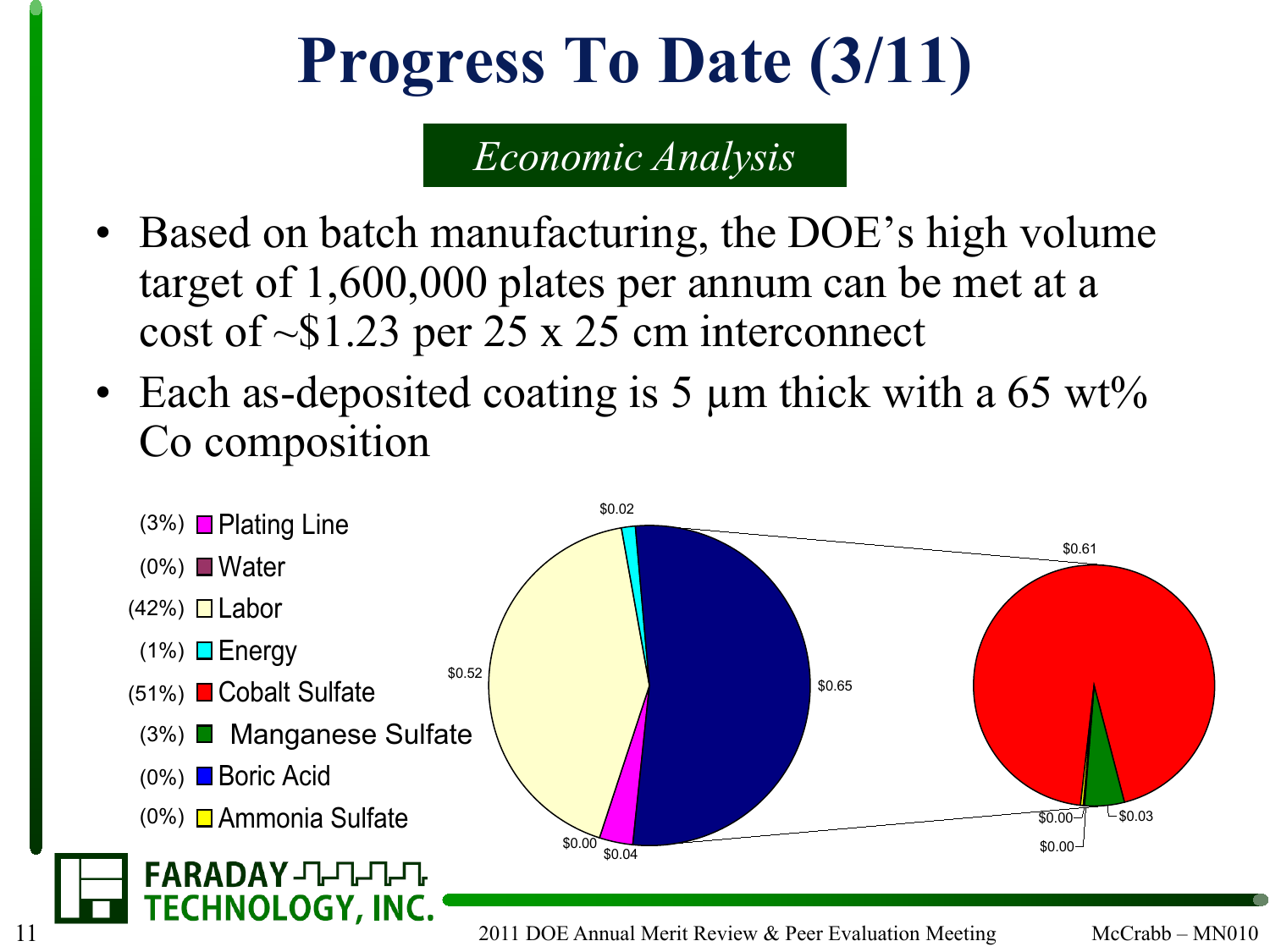## **Collaborations**

- Subcontractor
	- West Virginia University
		- WVU is assisting with the development and execution of the experimental plan, analysis of technical data and assessment of technical and economic feasibility of the program results.
		- Determination of the controlling mechanism for mitigation of Cr diffusion through in-situ high temperature XRD measurements and XPS depth profiling.
- Technology transfer
	- Client networking at technical conferences and industrial tradeshows, publish in technical trade magazines and journals, &memberships in industrial organizations that promote the fuel cell industry to engage industrial partners and identify a commercial penetration strategy
	- Faraday would expect to gain a small portion of the market share acquired by any technology transfer partner through intellectual property licensing by field of use or intellectual property acquisition in the form of patents for the process and enabling equipment, i.e. method and apparatus patents.

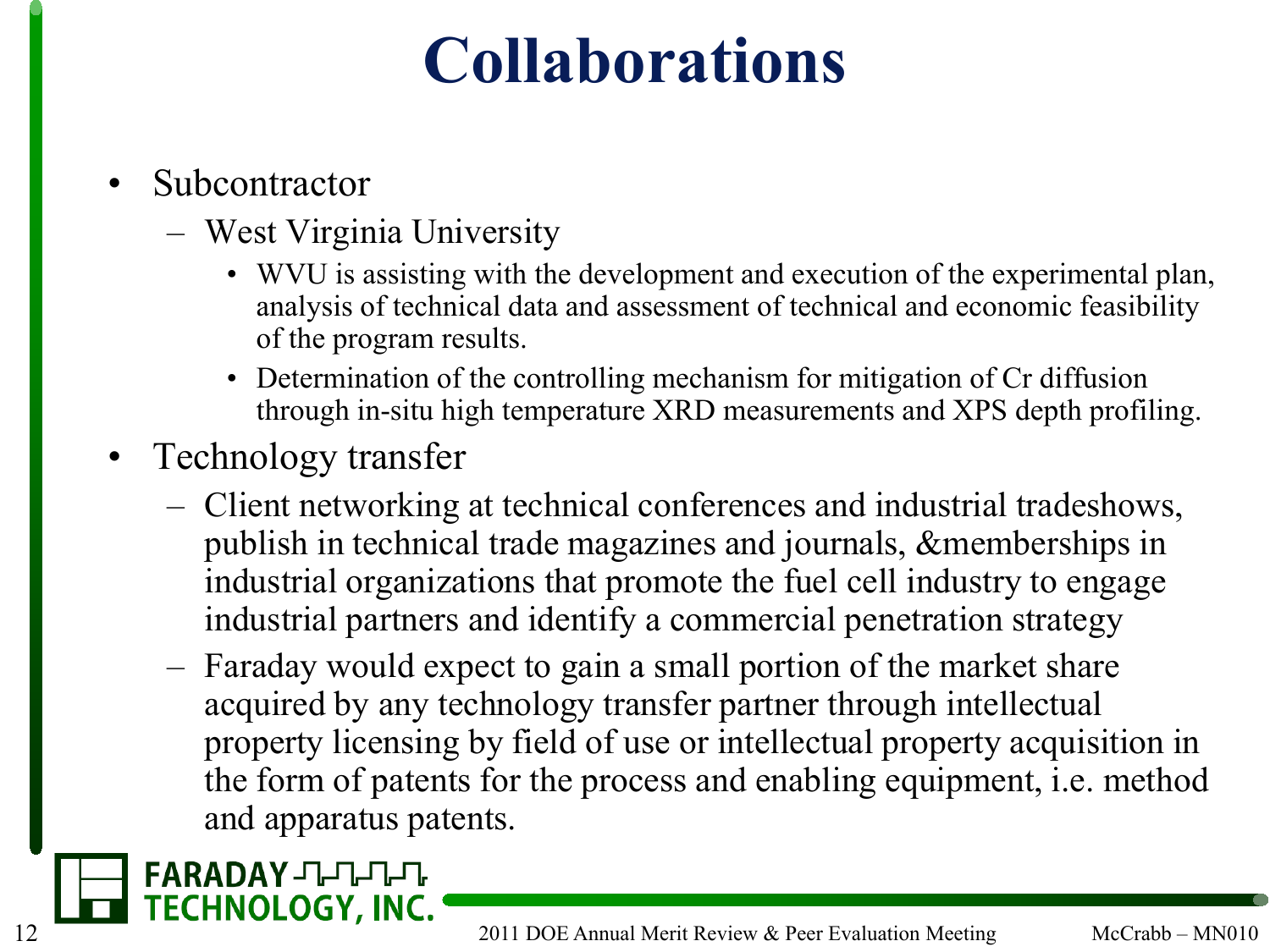### **Future Work**

- Continue analysis of extended thermal treatment samples
- Completion of modifications to electrochemical cell
- Determine plating parameters effect on chromium and oxygen diffusion
- Determine plate uniformity over large area flat T441 substrates
- Verify dual-sided plating flexibility
- Coat pattern interconnect
- Demonstrate coating uniformity and composition
- Testing in single cell and short stack SOFC systems